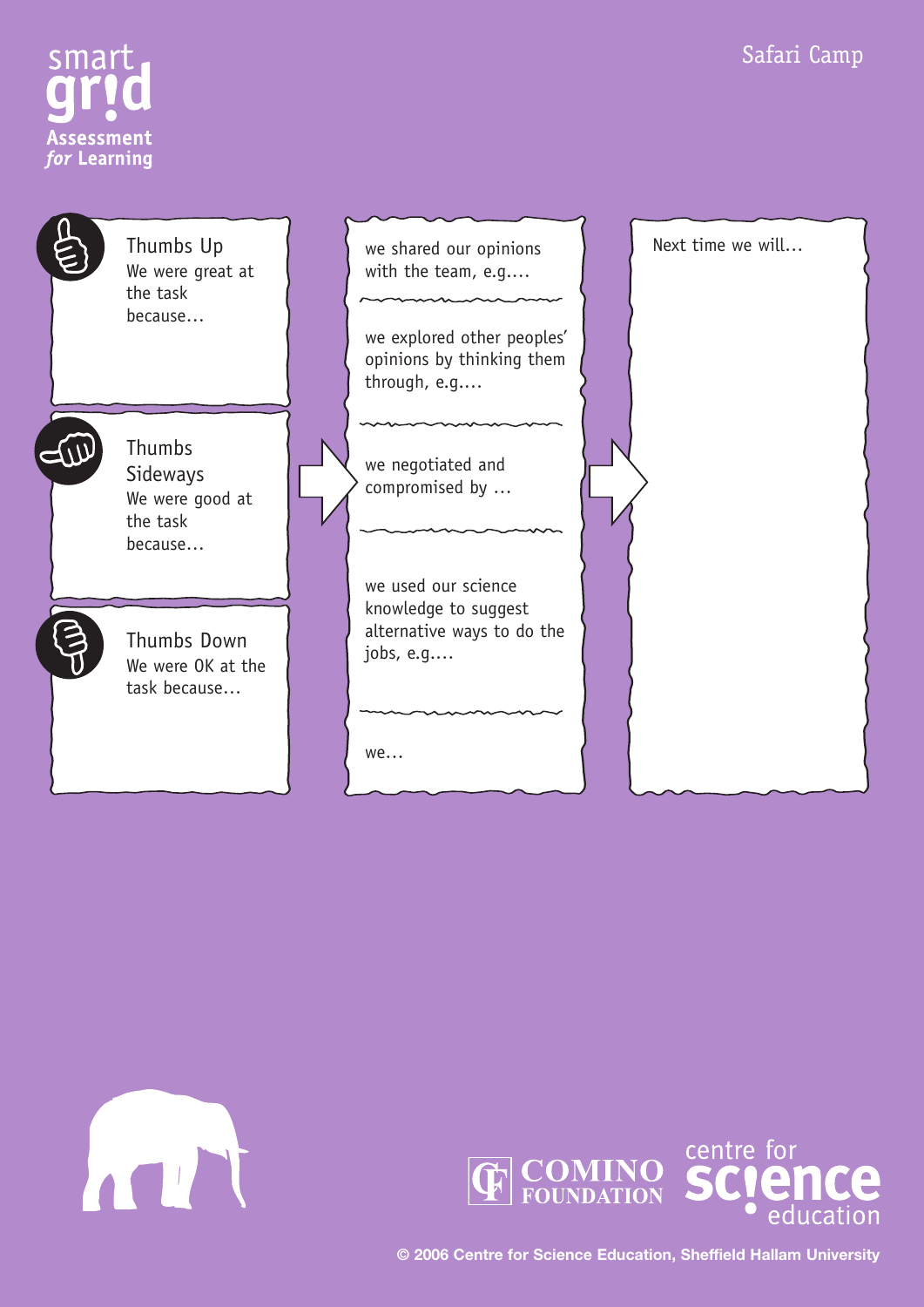



# Safari Camp<sup>hart</sup>

Teamwork: to reach agreements with others

Scientific Communication: to look at how science affects the development of useful things

Activating Personal Capabilities in Science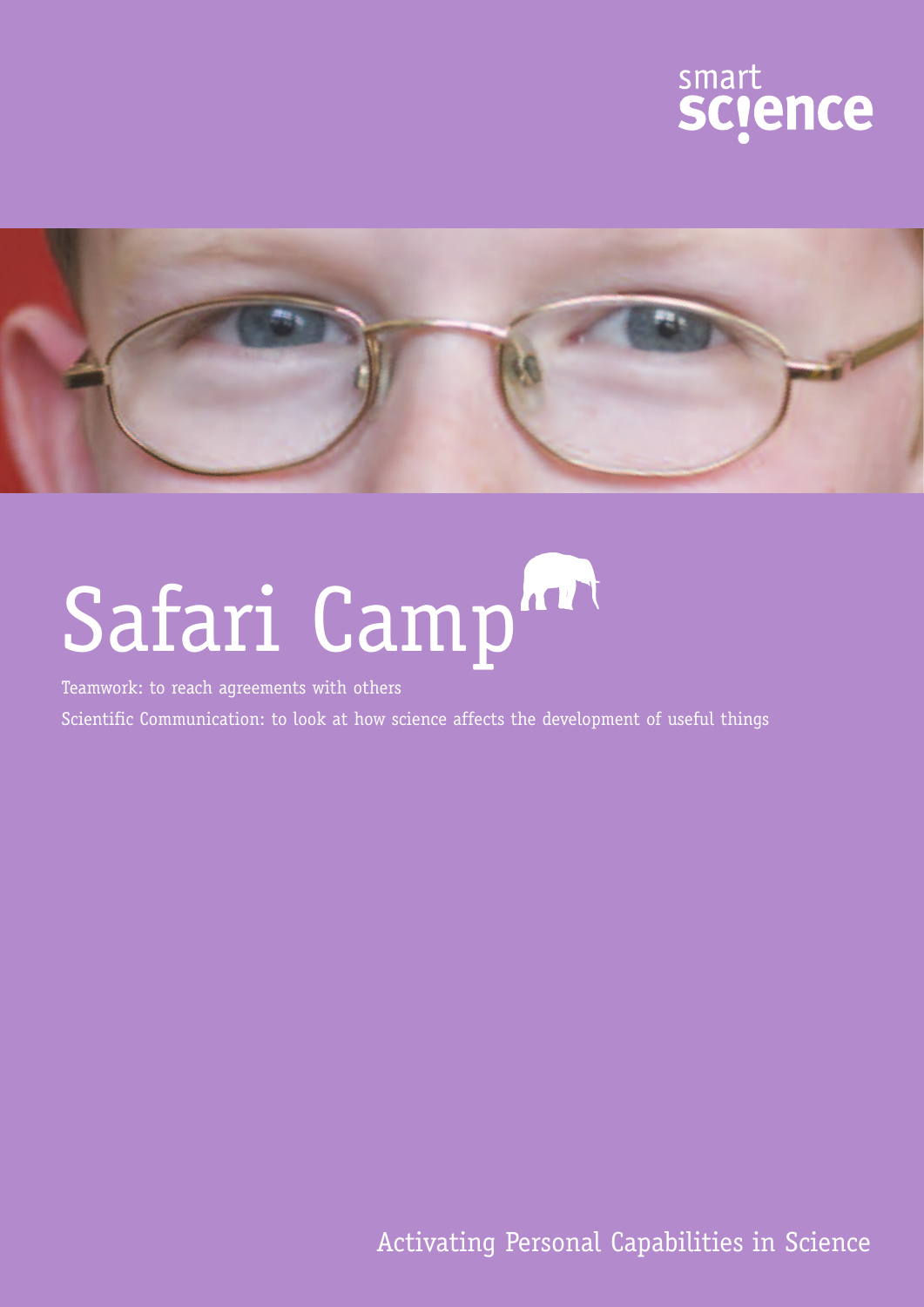



### Generic task **Scrambled Stories**



#### **Learning Objective**

Teamwork: to reach agreements with others

#### **Introducing the task 5 minutes**

Explain that successful teamwork means being able to discuss ideas and decisions and to reach agreement. Reaching agreements can involve listening to and respecting other people's opinions, letting everyone feel part of the discussion, being fair and taking turns. Sometimes we need to compromise to reach an agreement.

Introduce this task as a fun way of working as a team to unscramble stories. Explain that the children will need to work together, discuss, take turns and compromise if necessary to reach agreements.

#### **Running the task 25 minutes**

You need: a partner, scrambled story cards.

- 1 Organise the children into pairs and give each pair a set of Scrambled Stories cards.
- 2 Ask them to discuss and reach agreement about the order in which the pictures or sentences should be placed to tell a story.
- 3 When they have finished the sequence ask them to tell their story to another pair.

Would they have ordered the story differently or in the same way?

#### **Helpful Hints**

Cartoon strips from magazines are rich sources of stories, simple recipes can also be used for this purpose. To transfer this task into science context – provide shuffled sets of investigation instructions.

**Resources**





| Sctambled Stories manuscript<br>This synaptical stary describes a submur-investigation to answer the approxima-                               |                                                                                                                                |
|-----------------------------------------------------------------------------------------------------------------------------------------------|--------------------------------------------------------------------------------------------------------------------------------|
| To daily large station dry more public than my unall station on our<br>applies that Counselor the investigation incl.                         |                                                                                                                                |
| Look at the oattern on the goob.<br>ta decide whether dad's clother.<br>dry more quickly.                                                     | Compare the colour of dry and<br>wet gaper to help work out<br>when the 'clothes' are dry.                                     |
|                                                                                                                                               |                                                                                                                                |
| Record the drying time for each<br>plece of clathing in a table.                                                                              | Seak each sample of 'clothing'<br>in a tray of water until it is<br>wet through. Hang the wet<br>upplies on the washing line.  |
|                                                                                                                                               |                                                                                                                                |
| Cut out 'clother' of different<br>dzes from paper towels, e.g.<br>clather with a corbon was of<br>100cm', 150cm', 200cm' and<br><b>DS/MWF</b> | Look back at how the<br>Investigation worked, Think<br>about things that you did<br>well and things that could be<br>Improved. |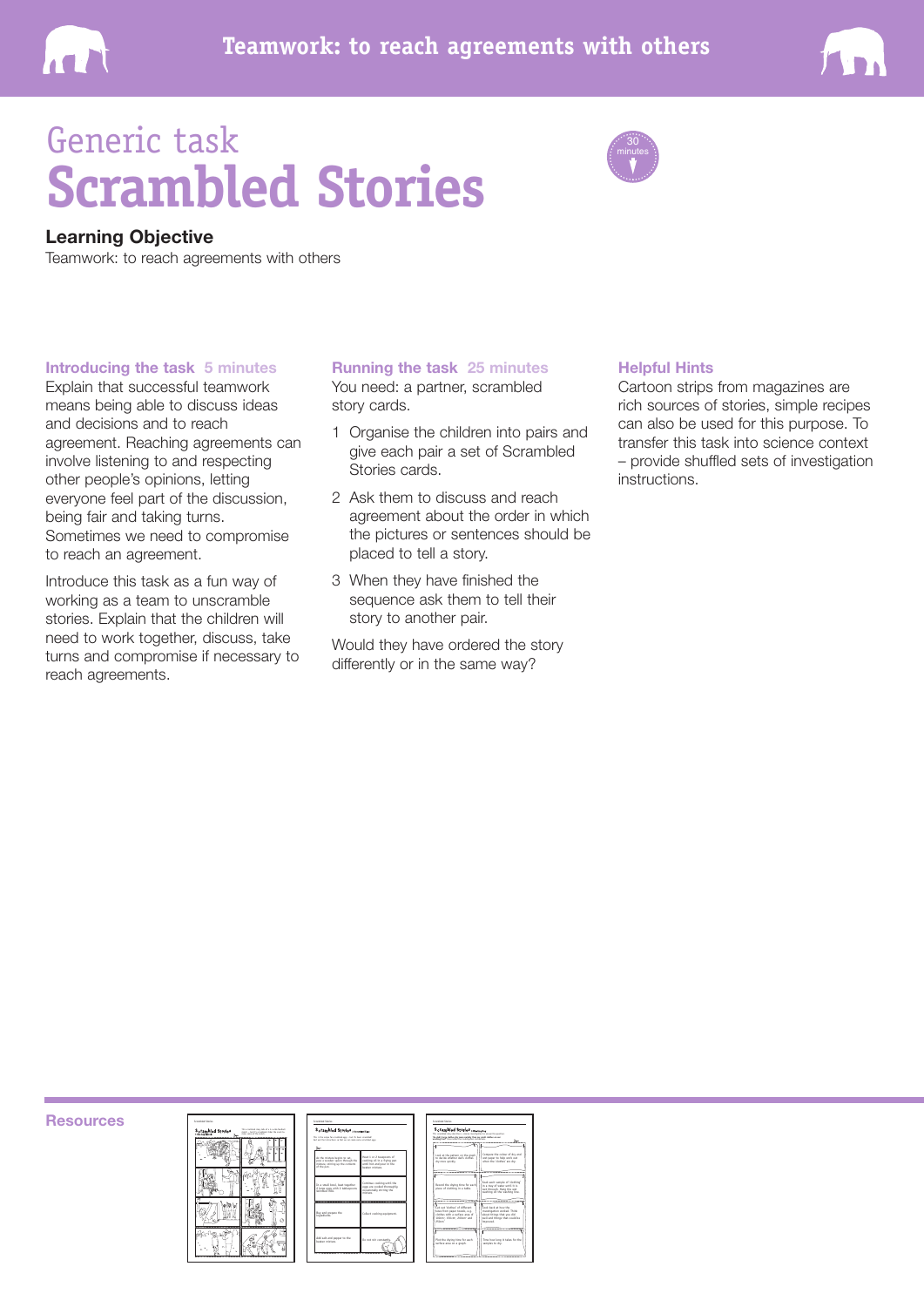



### Science embedded task **Safari Camp**



#### **Learning Objectives**

**Scientific Communication** 

**National Curriculum** Breadth of Study: 1b, 2a

to look at the part science has played in the development of many useful things to use appropriate scientific language to communicate ideas

#### **Success Criteria**

To be successful the children will:

- explore other people's opinions
- negotiate and compromise to reach an agreement or settlement
- use their science knowledge to suggest alternatives to using electricity as an energy source.

#### **Introducing the task 10 minutes**

Explain that in this activity the children are going to work as a team to reach agreements. This may involve listening to and exploring other people's opinions and then using discussion to reach a settlement or compromise (relate this back to the generic task).

#### **Running the task 40 minutes**

- 1 Organise the children into teams of four.
- 2 Read aloud Safari Camp and the Electricity Information Sheet. Stress that the camp electricity supply comes from a small generator and the supply is limited. Only certain items will work at one time.
- 3 Give one Safari Camp Role Play Card to each member of each team. Allow time for individual children to read their role cards, think about the sorts of views their person might express and make brief notes about the ideas they want to put forward in the discussion. If appropriate, to support this process, cards could be given to pairs of children rather than individuals.
- 4 Ask the children to discuss, as a team, the issue of the electricity use on the safari camp. Emphasise that it is important to allow all team members to express their views, negotiate if necessary and to reach an agreement or suitable compromise.
- 5 Once agreement is reached the teams should fill in the columns labelled 'Item 1' and 'Item 2' in the table on Electricity Use Sheet (15 minutes is suggested for this activity).
- 6 Now ask the teams to use their science knowledge to brainstorm alternative ways to do the jobs needed on camp without using electricity from the generator. Use the Electricity Alternatives Support Cards if appropriate. Teams should record their ideas in the table on Electricity Use Sheet.

#### **Reviewing the task 10 minutes**

Discuss with the children some of the uses of electricity they have decided on and the agreements they reached. Consider those in which they negotiated and compromised, drawing out the features of these strategies. What alternative ideas did they have in order not to use electricity? Involve the children in making an overall judgement about how well they helped reach agreements using the assessment for learning Smart Grid (see back cover).

**Resources**









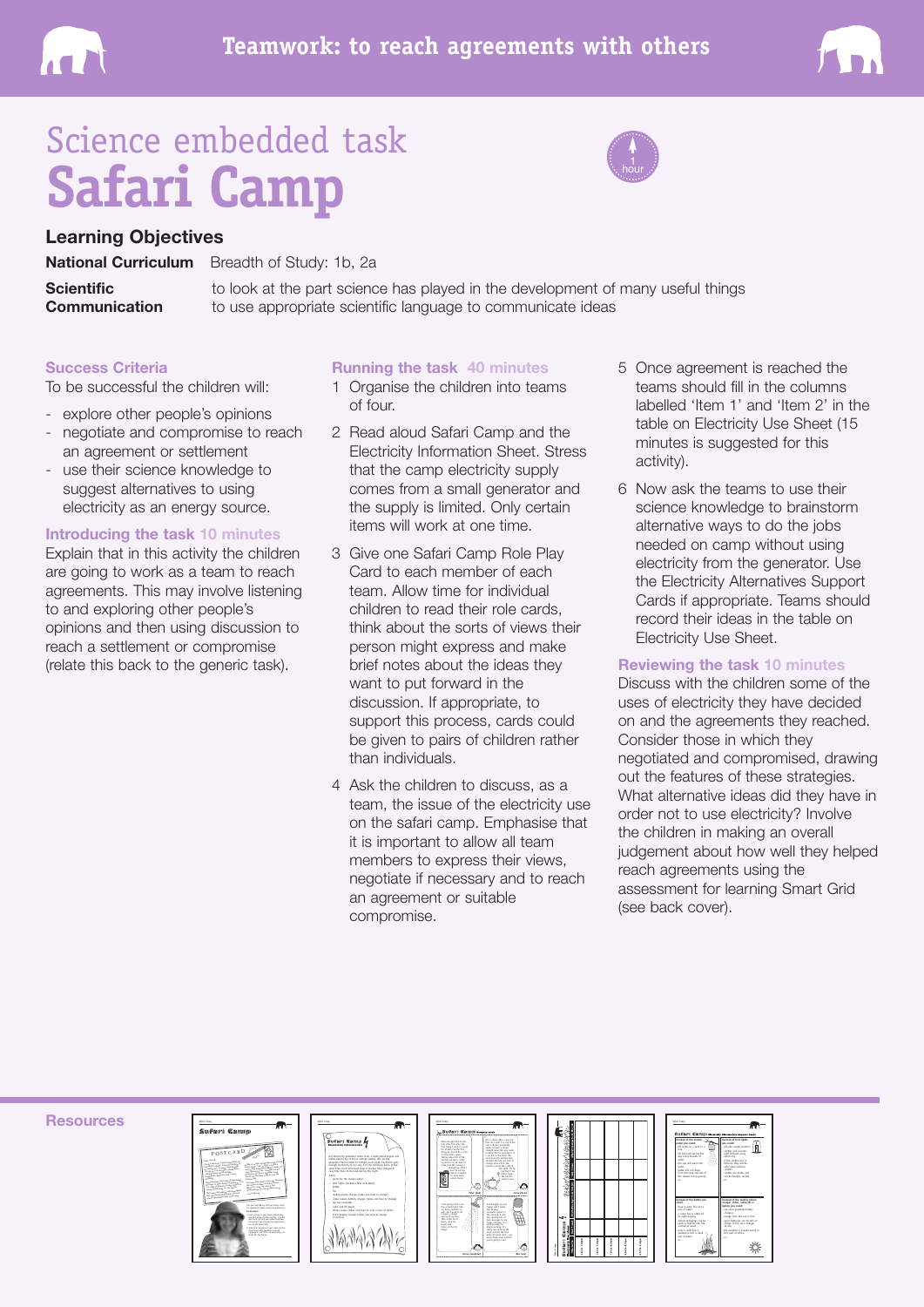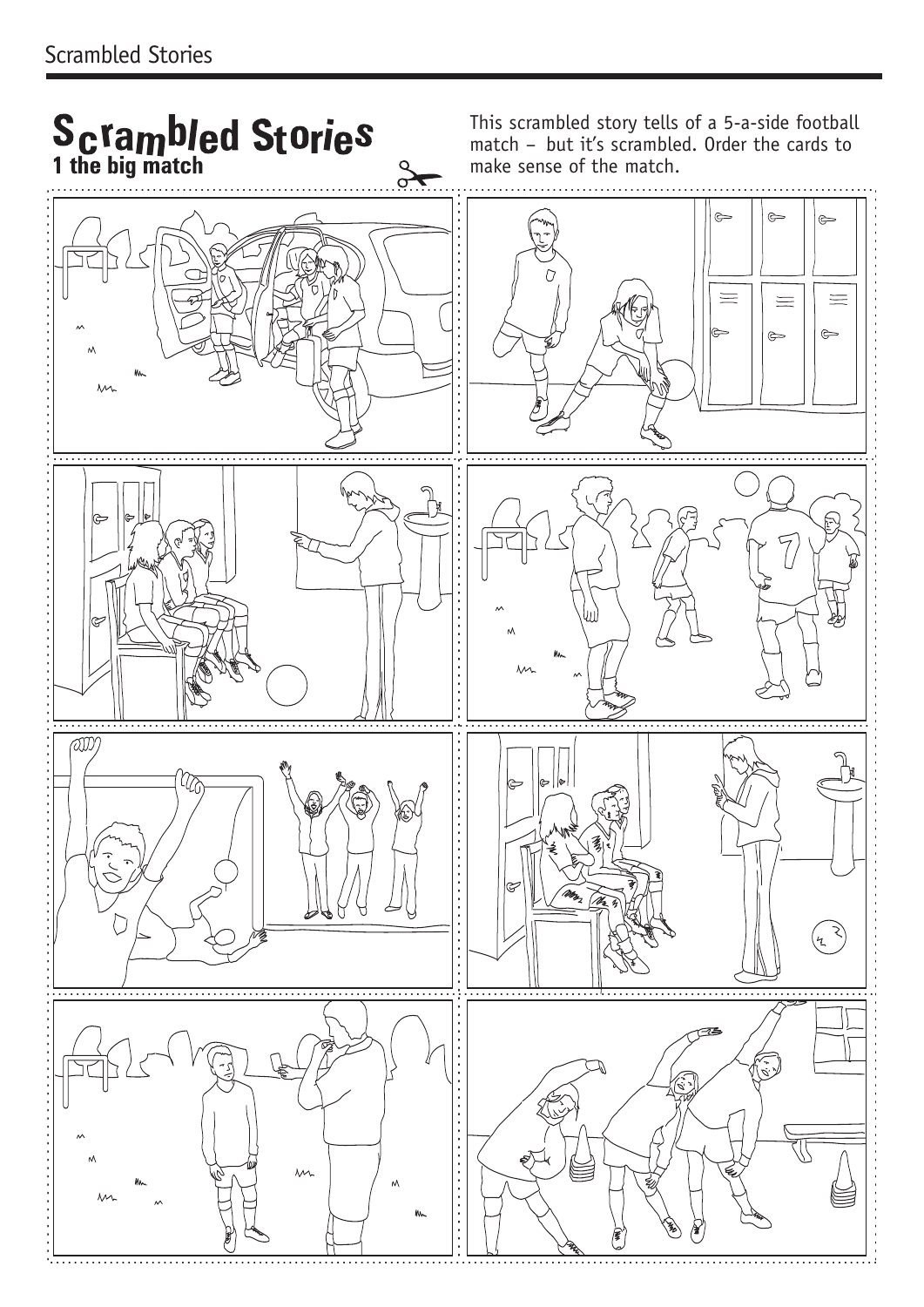# Scrambled Stories 2 Scrambled Eggs

This is the recipe for scrambled eggs – but it's been scrambled! Sort out the instructions so that we can make some scrambled eggs.

| As the mixture begins to set,<br>pass a wooden spoon through<br>the mixture, stirring up the<br>contents of the pan. | Heat 1 or 2 teaspoons of<br>cooking oil in a frying pan<br>until hot and pour in the<br>beaten mixture. |
|----------------------------------------------------------------------------------------------------------------------|---------------------------------------------------------------------------------------------------------|
| In a small bowl, beat together<br>2 large eggs with 2 tablespoons<br>skimmed milk.                                   | Continue cooking until the<br>eggs are cooked thoroughly,<br>occasionally stirring the<br>mixture.      |
| Buy and prepare the<br>ingredients.                                                                                  | Collect cooking equipment.                                                                              |
| Add salt and pepper to the<br>beaten mixture.                                                                        | Do not stir constantly.                                                                                 |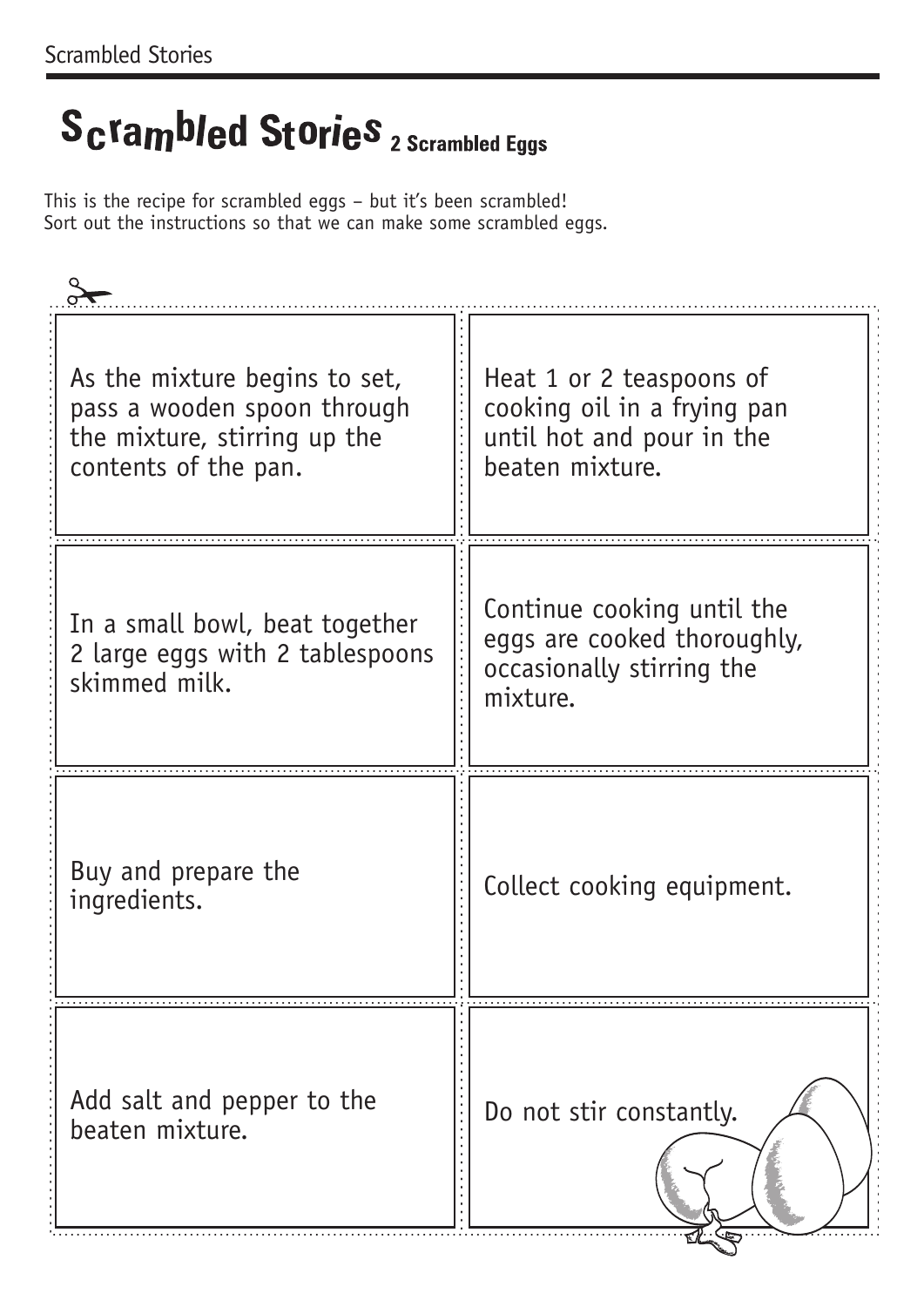## **Scrambled Stories** 3 Washing Day

This scrambled story describes a science investigation to answer the question.

**'Do dad's large clothes dry more quickly than my small clothes on our washing line?'** Unscramble the investigation instructions.

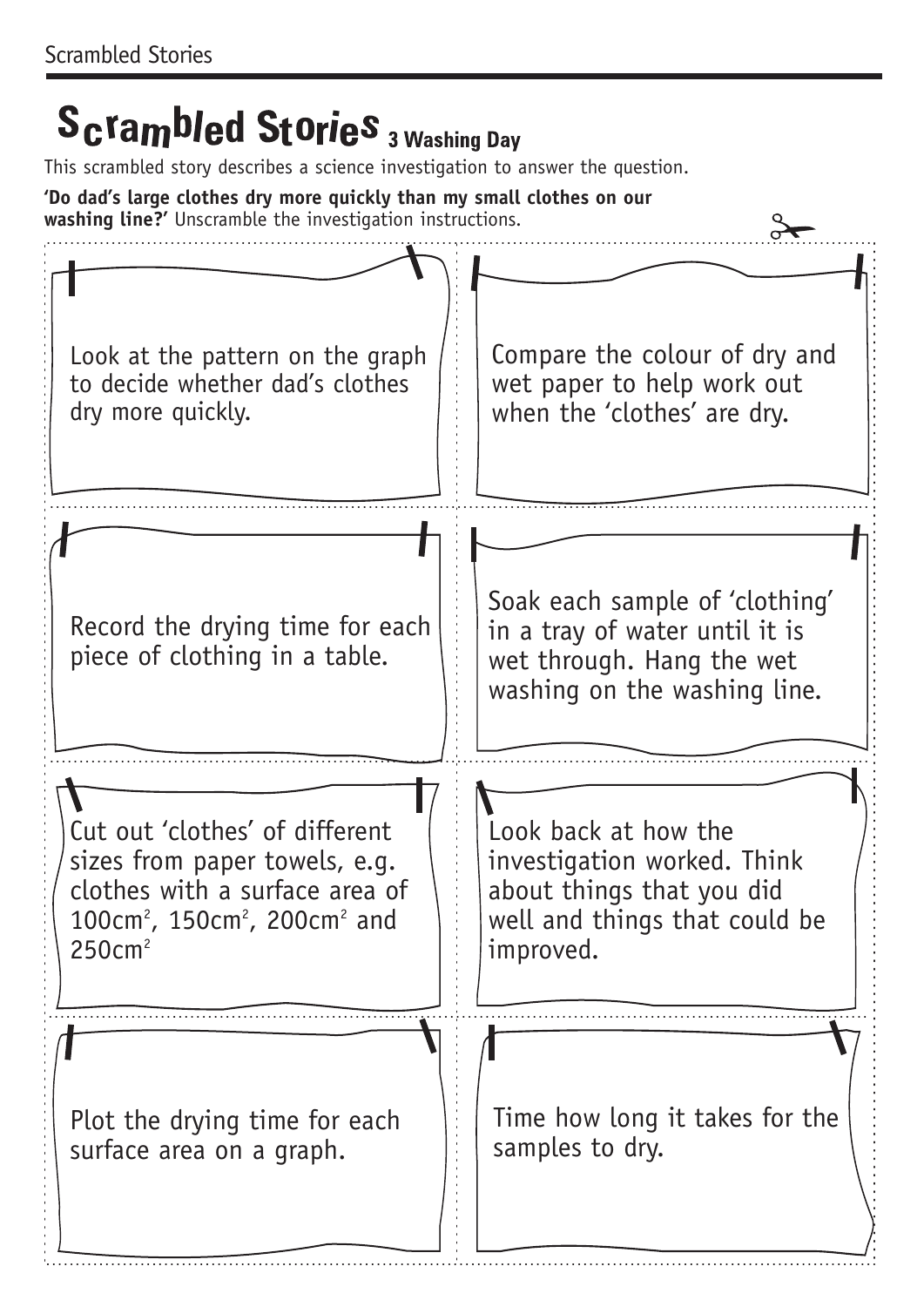# Shan Zanwi (Tanum 19)

P O S T C A R D

#### **Dear Anna,**

**We are having <sup>a</sup> great time here at the safari camp. During the day it is really hot, sunny and dusty. We go out in the four-wheel drive vehicles and we have seen Elephants, Rhinos and Lions already.**

**The evenings are <sup>a</sup> bit of <sup>a</sup> problem though. It gets dark very early. It is not safe to wander away from the camp so we stay in the tents.**

**The tents are really well equipped but the electricity comes from <sup>a</sup> small generator that can only**

**make <sup>a</sup> couple of things work at the same time. Last night we had <sup>a</sup> really big argument about what we were going to use. Tonight we are going to sit down together and work out the best way to use the electricity.**

**<sup>I</sup>'m sure Ben and <sup>I</sup> can use some of the science ideas we have learnt about to come up with <sup>a</sup> few alternatives to using electricity.**

**Love Nancy**

 $\sqrt{\frac{2r_i}{r_i}}$ 

 $\overline{d} \mathfrak{A}^{\mathfrak{A}}$ 



Can you help Nancy and her family reach an agreement about using the electricity?

#### **Instructions**

- 1 Each person in your team should play the part of one family member. Use the role cards to help you understand how the person you are playing might want to use the electricity.
- 2 Take turns to present your views to the team then work together to reach agreement and fill in an electricity use sheet for the family.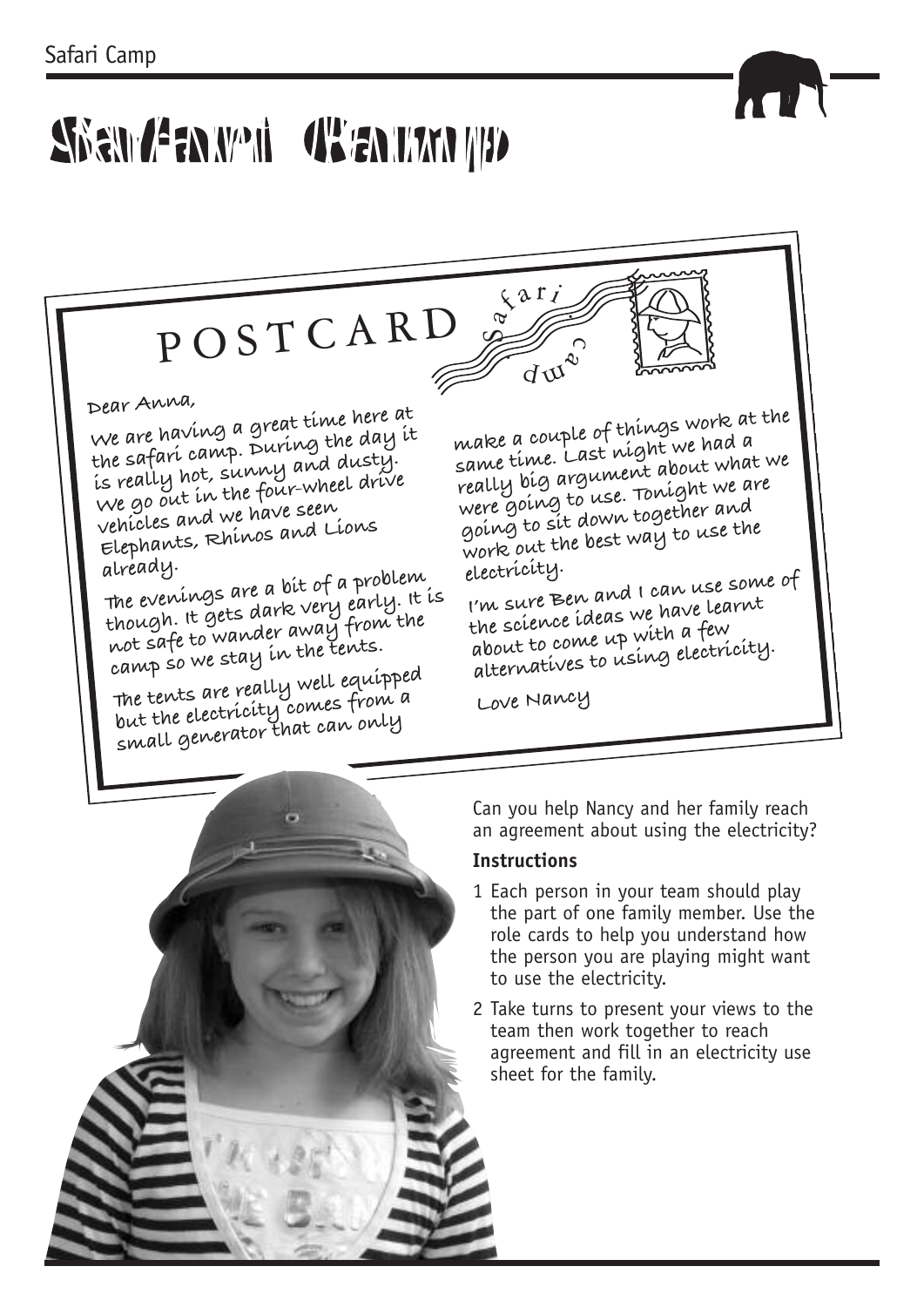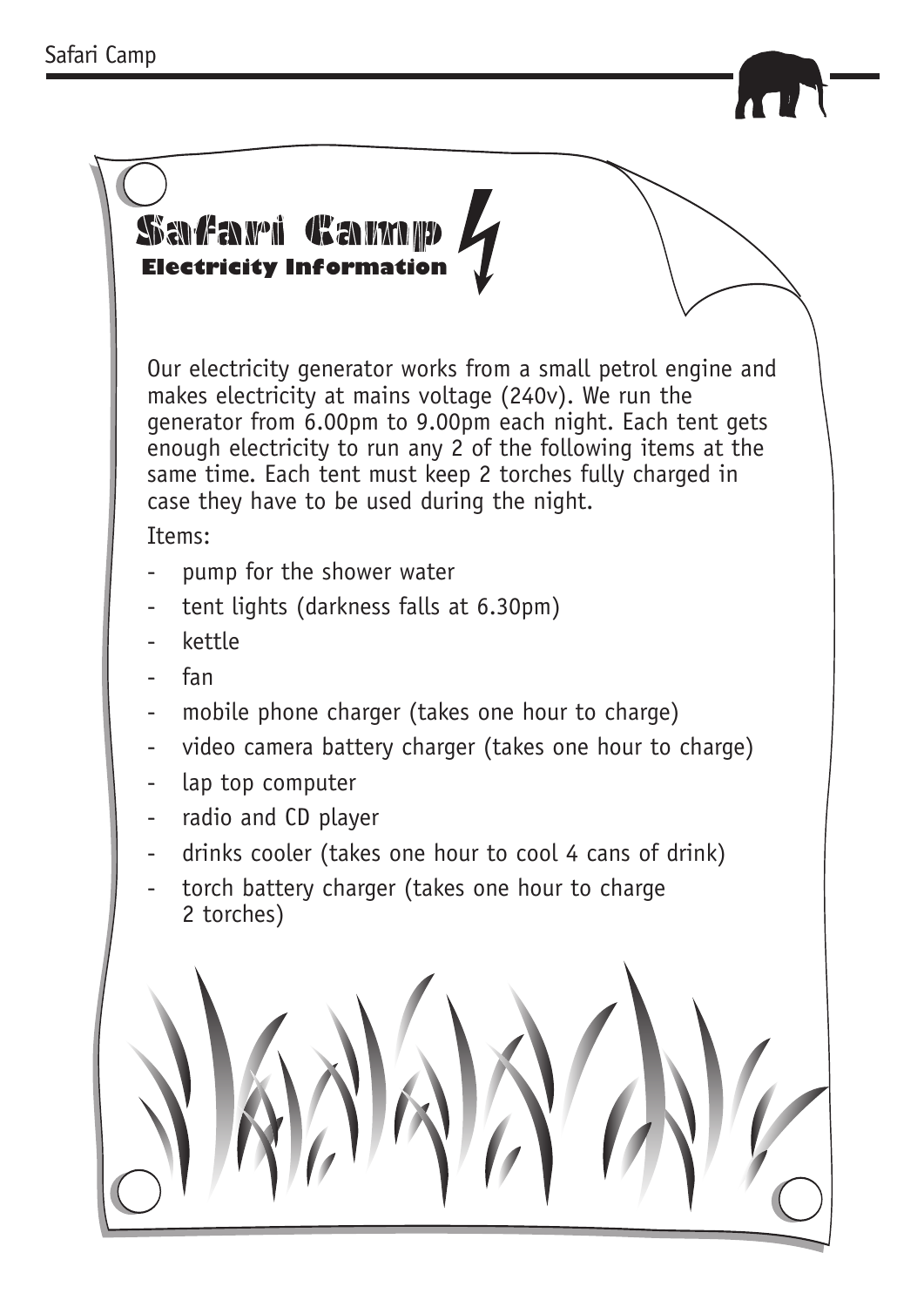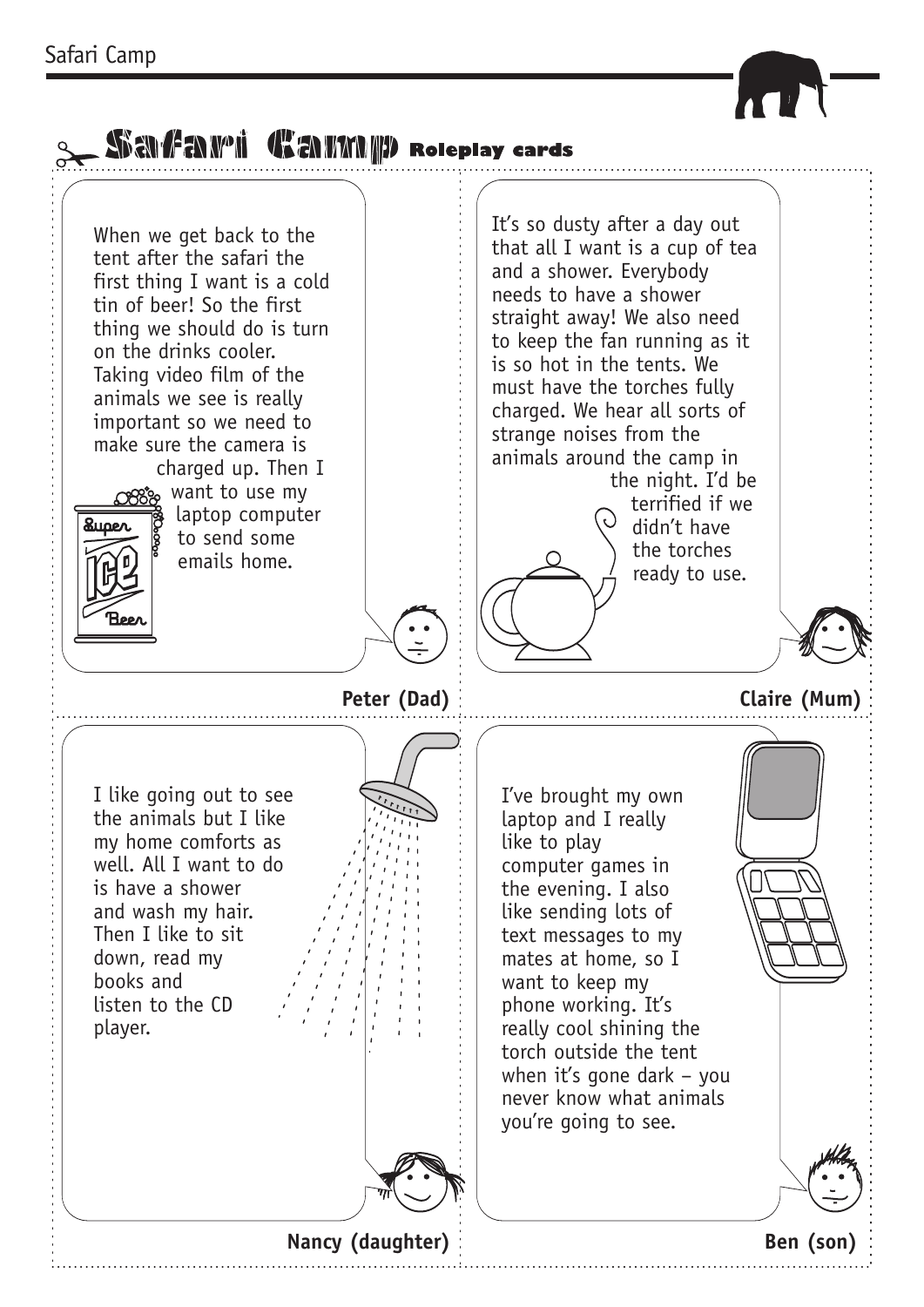| Safari Camp                                                       |             |                                    |             |                                 |
|-------------------------------------------------------------------|-------------|------------------------------------|-------------|---------------------------------|
| <b>Single Marie County Indian Single</b><br>Electricity Use sheet |             | A AARA                             |             |                                 |
| Time period                                                       | Item 1 used | to do this job<br>Alternative ways | Item 2 used | Alternative ways to do this job |
| 6.30 to 7.00pm                                                    |             |                                    |             |                                 |
| 7.00 to 7.30pm                                                    |             |                                    |             |                                 |
| 7.30 to 8.00pm                                                    |             |                                    |             |                                 |
| 8.00 to 8.30pm                                                    |             |                                    |             |                                 |
| 8.30 to 9.00pm                                                    |             |                                    |             |                                 |